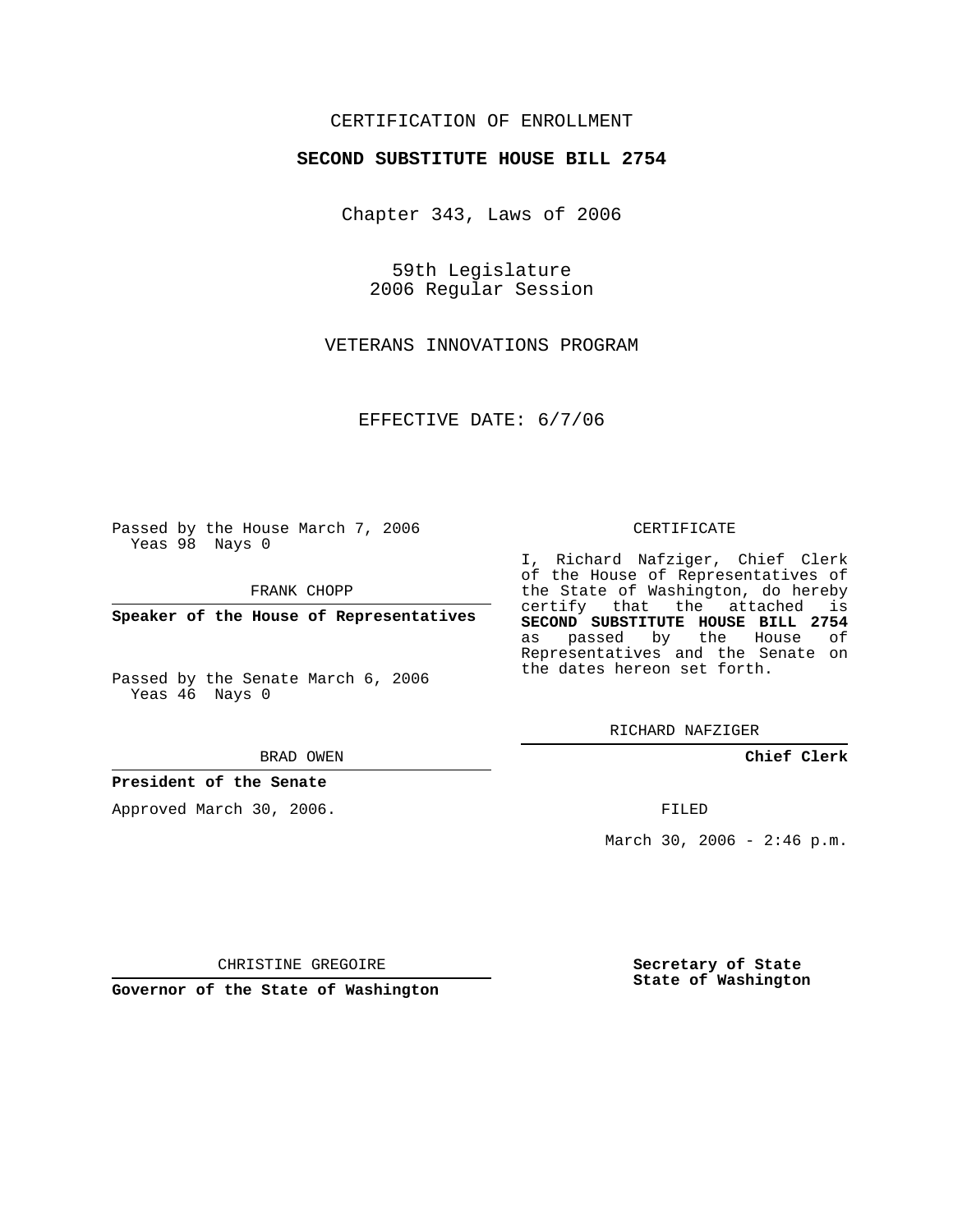# **SECOND SUBSTITUTE HOUSE BILL 2754** \_\_\_\_\_\_\_\_\_\_\_\_\_\_\_\_\_\_\_\_\_\_\_\_\_\_\_\_\_\_\_\_\_\_\_\_\_\_\_\_\_\_\_\_\_

\_\_\_\_\_\_\_\_\_\_\_\_\_\_\_\_\_\_\_\_\_\_\_\_\_\_\_\_\_\_\_\_\_\_\_\_\_\_\_\_\_\_\_\_\_

#### AS AMENDED BY THE SENATE

Passed Legislature - 2006 Regular Session

## **State of Washington 59th Legislature 2006 Regular Session**

**By** House Committee on Appropriations (originally sponsored by Representatives Morrell, Campbell, Green, Haigh, Appleton, Kilmer, Darneille, Cox, Ormsby, Haler, Chase, P. Sullivan, McCoy, Wallace, Sells, Serben, Curtis, Moeller, Blake, Cody, Kenney, Conway, Ericks, Clibborn, Kessler, Simpson and Linville)

READ FIRST TIME 02/07/06.

1 AN ACT Relating to creation of the veterans innovations program; 2 amending RCW 43.60A.010 and 70.47.060; adding new sections to chapter 3 43.60A RCW; and adding new sections to chapter 43.131 RCW.

4 BE IT ENACTED BY THE LEGISLATURE OF THE STATE OF WASHINGTON:

5 NEW SECTION. **Sec. 1.** The legislature finds that:

 6 (1) A significant number of Washington citizens answered the call 7 to serve our country in recent military action leaving behind families, 8 community, employment, and education;

 9 (2) Many soldiers returning to their families and communities face 10 transition problems in areas such as family reunification, employment, 11 education, and health;

 (3) While the Washington state department of veterans affairs has provided services to many returning soldiers, a significant number have returned to families and communities without continuing ties to the military department or veterans' administration, but still in need of help; and

17 (4) Our state needs to honor and serve those who have protected our 18 security and safety.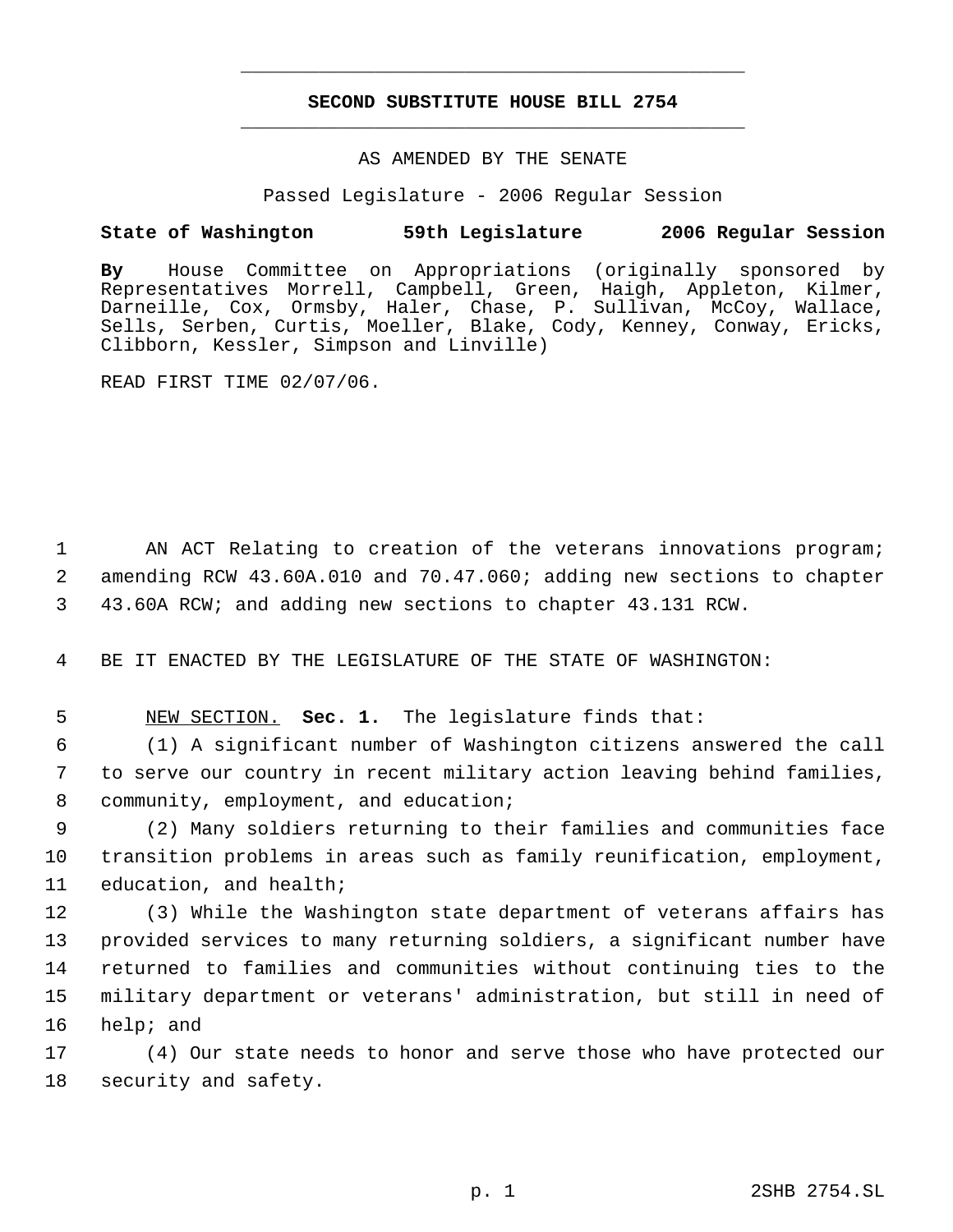**Sec. 2.** RCW 43.60A.010 and 1975-'76 2nd ex.s. c 115 s 1 are each amended to read as follows:

 As used in this chapter the following words and phrases shall have the following meanings unless the context clearly requires otherwise: 5 (1) "Department" means the department of veterans affairs( $(+)$ ).

 (2) "Director" means the director of the department of veterans 7 affairs $((\div))$ .

(3) "Committee" means the veterans affairs advisory committee.

(4) "Board" means the veterans innovations program board.

 NEW SECTION. **Sec. 3.** There is created in the department a veterans innovations program, which consists of the defenders' fund and the competitive grant program. The purpose of the veterans innovations program is to provide crisis and emergency relief and education, training, and employment assistance to veterans and their families in their communities.

 NEW SECTION. **Sec. 4.** The defenders' fund is created to provide assistance to members of the Washington national guard and reservists who served in Operation Enduring Freedom, Operation Iraqi Freedom, or Operation Noble Eagle, and who are experiencing financial hardships in employment, education, housing, and health care due to the significant period of time away from home serving our country. The program shall be administered by the department. Eligibility determinations shall be made by the department. Eligible veterans may receive a one-time grant of no more than five hundred dollars.

 NEW SECTION. **Sec. 5.** The competitive grant program is created to fund innovative initiatives to provide crisis and emergency relief, education, training, and employment assistance to veterans and their families in their communities.

 (1) The veterans innovations program board is created to exercise the powers granted under sections 1 and 3 through 8 of this act related to the competitive grant program.

 (a) The board consists of seven citizens of the state, appointed by the governor, with recognized experience in serving veterans and their families in the community regarding transition and readjustment issues;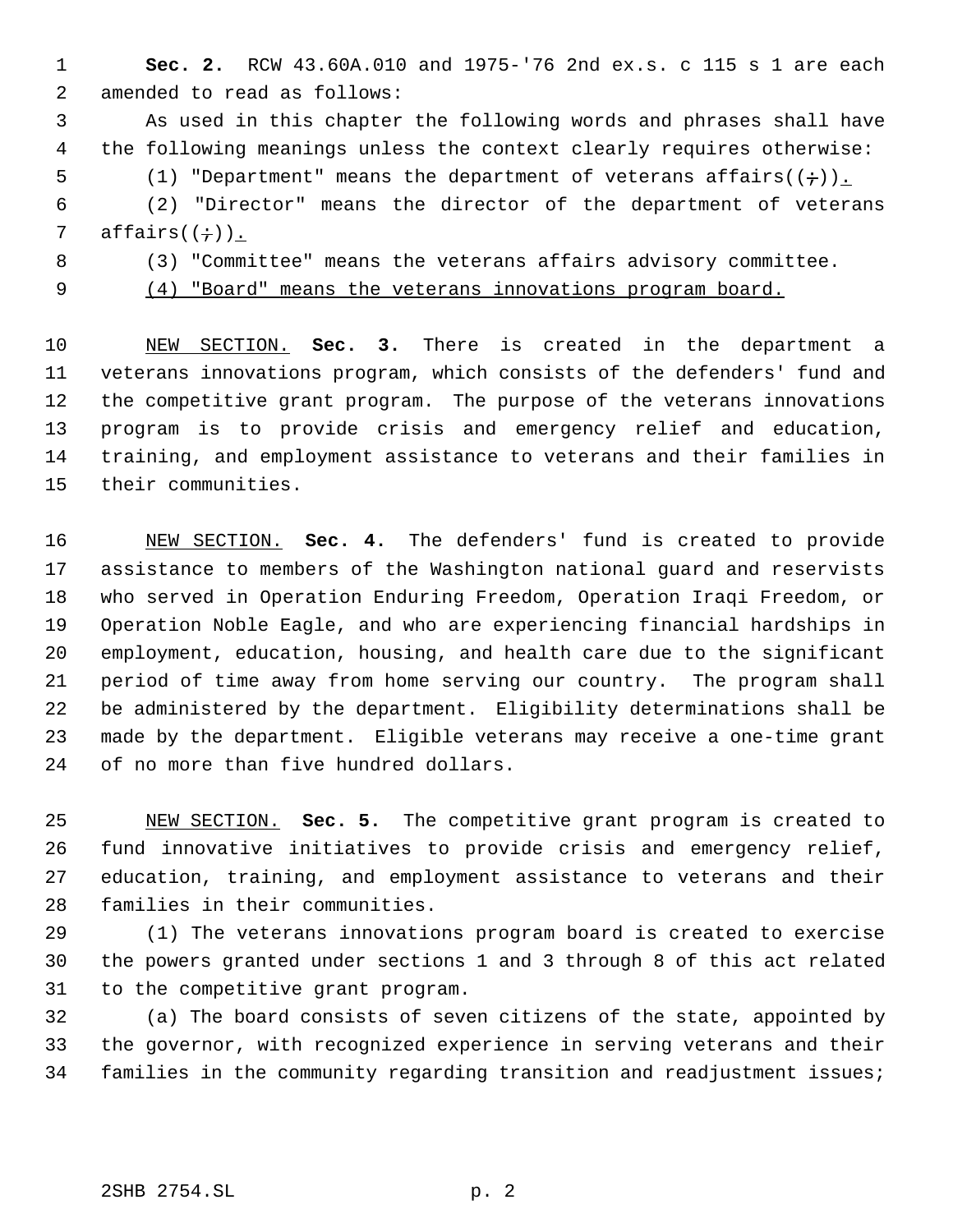education, training, and employment needs; and other needs experienced by veterans and their families stemming from service to their country.

(b) The members of the board select the chair.

(c) The department shall provide staff support to the board.

 (d) Members of the board receive no compensation but shall be reimbursed for travel expenses as provided in RCW 43.03.050 and 43.03.060.

(2) The board shall:

 (a) Establish a competitive process to solicit proposals for and prioritize project applications for potential funding. The purpose of the proposals shall be in three categories:

12 (i) Crisis and emergency relief;

(ii) Education, training, and employment assistance; and

14 (iii) Community outreach and resources; and

 (b) Report on January 1, 2007, to the appropriate standing committees of the legislature and to the joint committee on veterans and military affairs on the implementation of this act. The report must include, but is not limited to, information on the number of applications for assistance, the grant amount awarded each project, a description of each project, and performance measures of the program.

 NEW SECTION. **Sec. 6.** (1) The department may receive gifts, grants, or endowments from public or private sources that are made from time to time, in trust or otherwise, for the use and benefit of the purposes of the defenders' fund and the competitive grant program and spend gifts, grants, or endowments or income from the public or private sources according to their terms, unless the receipt of the gifts, grants, or endowments violates RCW 42.17.710.

 (2) The department may adopt rules under chapter 34.05 RCW as necessary to carry out the purposes of sections 1 and 3 through 8 of this act.

 (3) The department may perform all acts and functions as necessary or convenient to carry out the powers expressly granted or implied under this act.

 NEW SECTION. **Sec. 7.** In addition to other applicable provisions of law pertaining to conflicts of interest of public officials, no board member, appointive or otherwise, may participate in any decision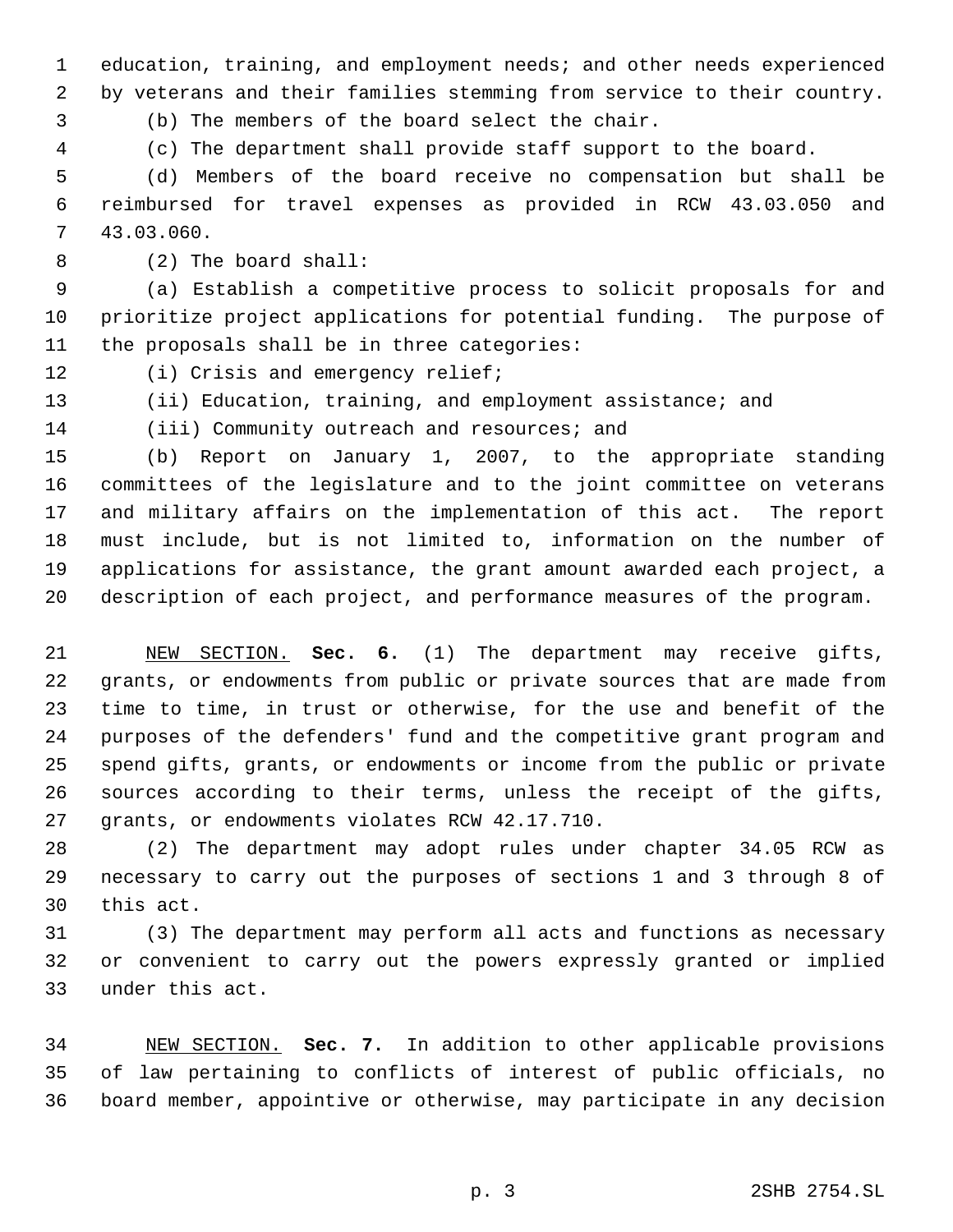on any board contract in which the board member has any interests, direct or indirect, with any entity that would be the recipient of any aid under this chapter.

 NEW SECTION. **Sec. 8.** The veterans innovations program account is created in the state treasury. Moneys in the account may be spent only after appropriation. Expenditures from the account may be used only for purposes of the veterans innovations program.

 **Sec. 9.** RCW 70.47.060 and 2004 c 192 s 3 are each amended to read as follows:

The administrator has the following powers and duties:

 (1) To design and from time to time revise a schedule of covered basic health care services, including physician services, inpatient and outpatient hospital services, prescription drugs and medications, and other services that may be necessary for basic health care. In addition, the administrator may, to the extent that funds are available, offer as basic health plan services chemical dependency services, mental health services and organ transplant services; however, no one service or any combination of these three services shall increase the actuarial value of the basic health plan benefits by more than five percent excluding inflation, as determined by the office of financial management. All subsidized and nonsubsidized enrollees in any participating managed health care system under the Washington basic health plan shall be entitled to receive covered basic health care services in return for premium payments to the plan. The schedule of services shall emphasize proven preventive and primary health care and shall include all services necessary for prenatal, postnatal, and well- child care. However, with respect to coverage for subsidized enrollees who are eligible to receive prenatal and postnatal services through the medical assistance program under chapter 74.09 RCW, the administrator shall not contract for such services except to the extent that such services are necessary over not more than a one-month period in order to maintain continuity of care after diagnosis of pregnancy by the managed care provider. The schedule of services shall also include a separate schedule of basic health care services for children, eighteen years of age and younger, for those subsidized or nonsubsidized enrollees who choose to secure basic coverage through the plan only for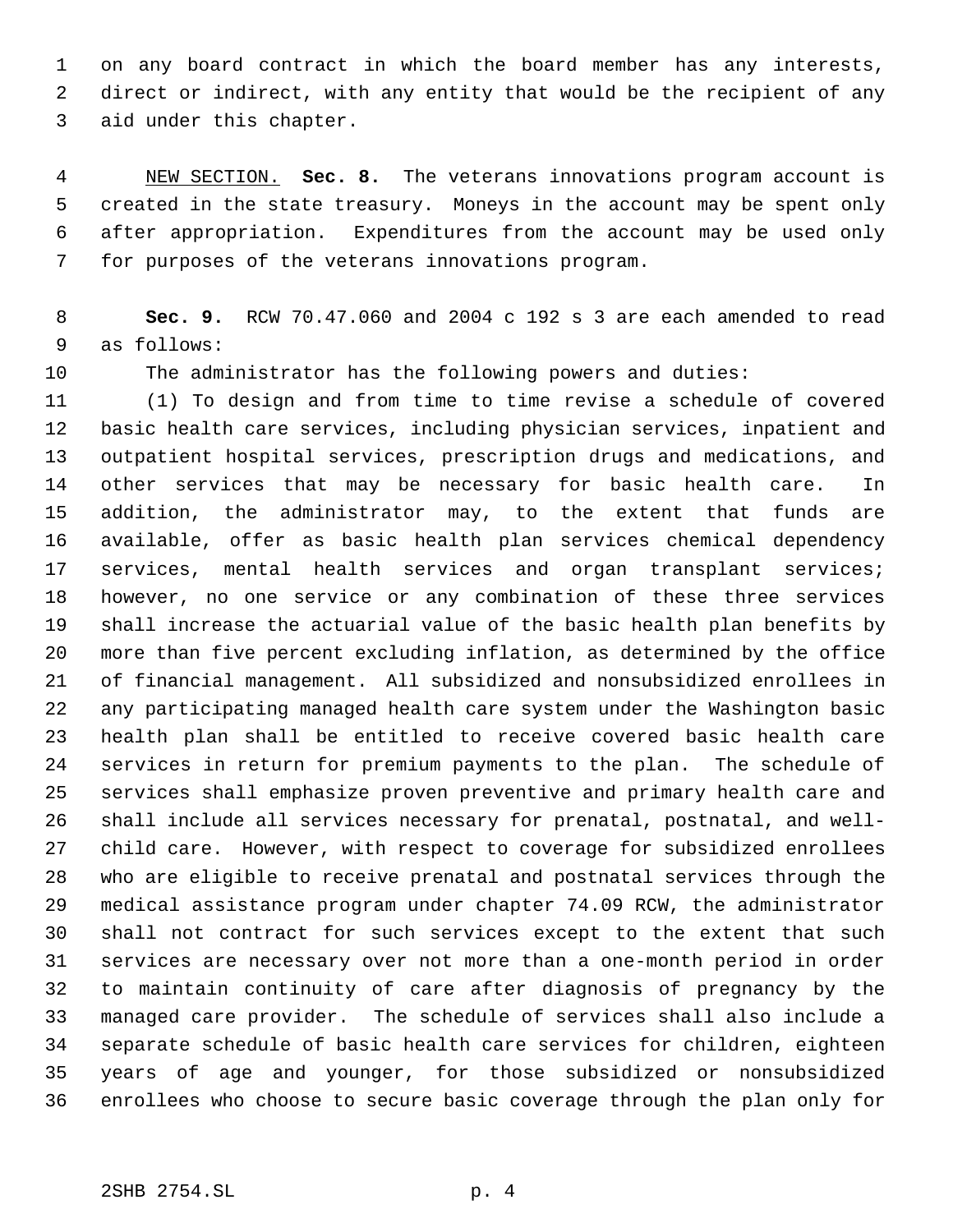their dependent children. In designing and revising the schedule of services, the administrator shall consider the guidelines for assessing health services under the mandated benefits act of 1984, RCW 48.47.030, and such other factors as the administrator deems appropriate.

 (2)(a) To design and implement a structure of periodic premiums due the administrator from subsidized enrollees that is based upon gross family income, giving appropriate consideration to family size and the ages of all family members. The enrollment of children shall not require the enrollment of their parent or parents who are eligible for the plan. The structure of periodic premiums shall be applied to subsidized enrollees entering the plan as individuals pursuant to subsection (11) of this section and to the share of the cost of the plan due from subsidized enrollees entering the plan as employees pursuant to subsection (12) of this section.

 (b) To determine the periodic premiums due the administrator from nonsubsidized enrollees. Premiums due from nonsubsidized enrollees shall be in an amount equal to the cost charged by the managed health care system provider to the state for the plan plus the administrative cost of providing the plan to those enrollees and the premium tax under RCW 48.14.0201.

 (c) To determine the periodic premiums due the administrator from health coverage tax credit eligible enrollees. Premiums due from health coverage tax credit eligible enrollees must be in an amount equal to the cost charged by the managed health care system provider to the state for the plan, plus the administrative cost of providing the plan to those enrollees and the premium tax under RCW 48.14.0201. The administrator will consider the impact of eligibility determination by the appropriate federal agency designated by the Trade Act of 2002 (P.L. 107-210) as well as the premium collection and remittance activities by the United States internal revenue service when determining the administrative cost charged for health coverage tax credit eligible enrollees.

 (d) An employer or other financial sponsor may, with the prior approval of the administrator, pay the premium, rate, or any other amount on behalf of a subsidized or nonsubsidized enrollee, by arrangement with the enrollee and through a mechanism acceptable to the administrator. The administrator shall establish a mechanism for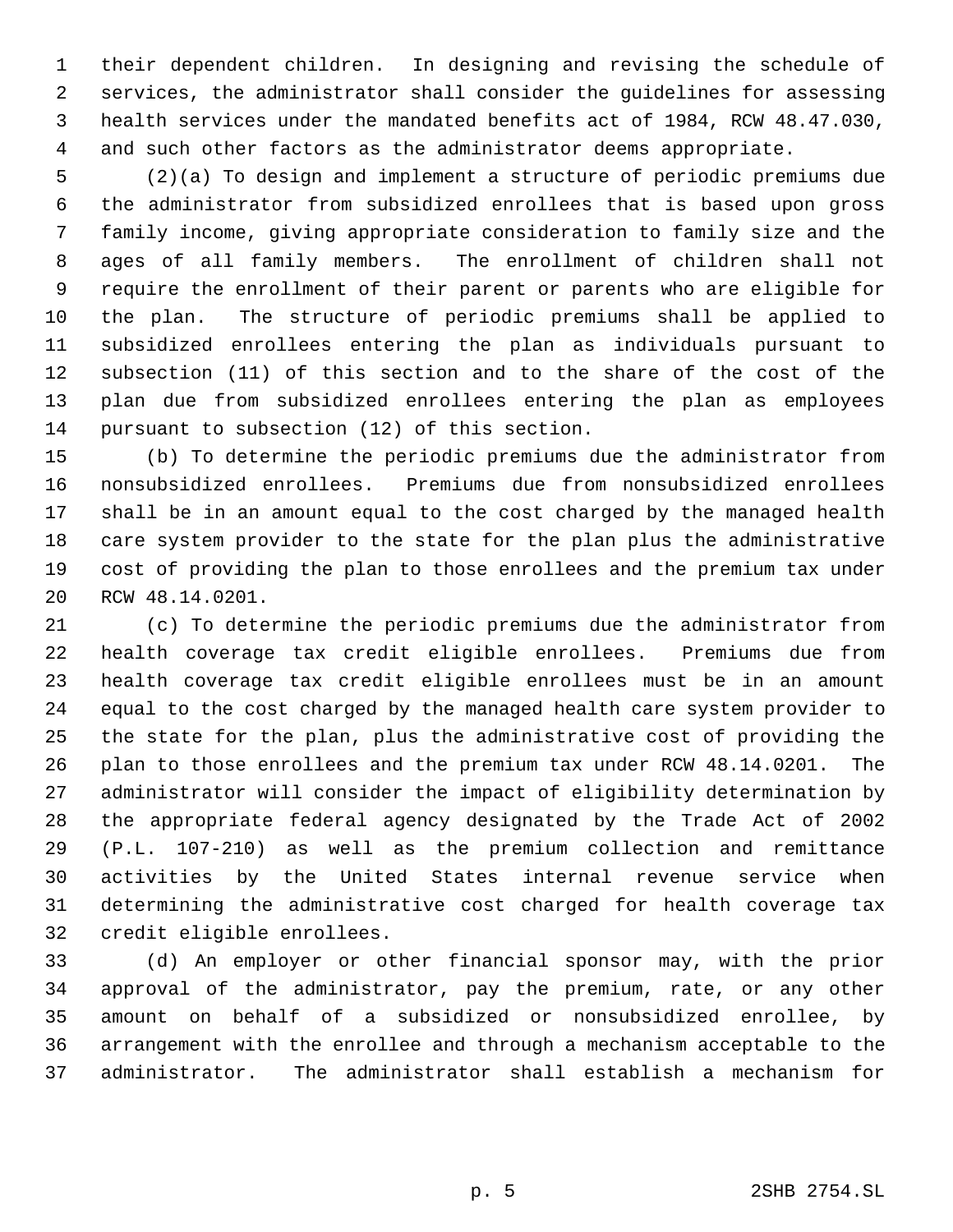receiving premium payments from the United States internal revenue service for health coverage tax credit eligible enrollees.

 (e) To develop, as an offering by every health carrier providing coverage identical to the basic health plan, as configured on January 1, 2001, a basic health plan model plan with uniformity in enrollee cost-sharing requirements.

 (3) To evaluate, with the cooperation of participating managed health care system providers, the impact on the basic health plan of enrolling health coverage tax credit eligible enrollees. The administrator shall issue to the appropriate committees of the legislature preliminary evaluations on June 1, 2005, and January 1, 2006, and a final evaluation by June 1, 2006. The evaluation shall address the number of persons enrolled, the duration of their enrollment, their utilization of covered services relative to other basic health plan enrollees, and the extent to which their enrollment contributed to any change in the cost of the basic health plan.

 (4) To end the participation of health coverage tax credit eligible enrollees in the basic health plan if the federal government reduces or terminates premium payments on their behalf through the United States internal revenue service.

 (5) To design and implement a structure of enrollee cost-sharing due a managed health care system from subsidized, nonsubsidized, and health coverage tax credit eligible enrollees. The structure shall discourage inappropriate enrollee utilization of health care services, and may utilize copayments, deductibles, and other cost-sharing mechanisms, but shall not be so costly to enrollees as to constitute a barrier to appropriate utilization of necessary health care services.

 (6) To limit enrollment of persons who qualify for subsidies so as to prevent an overexpenditure of appropriations for such purposes. Whenever the administrator finds that there is danger of such an overexpenditure, the administrator shall close enrollment until the administrator finds the danger no longer exists. Such a closure does not apply to health coverage tax credit eligible enrollees who receive a premium subsidy from the United States internal revenue service as long as the enrollees qualify for the health coverage tax credit program.

(7) To limit the payment of subsidies to subsidized enrollees, as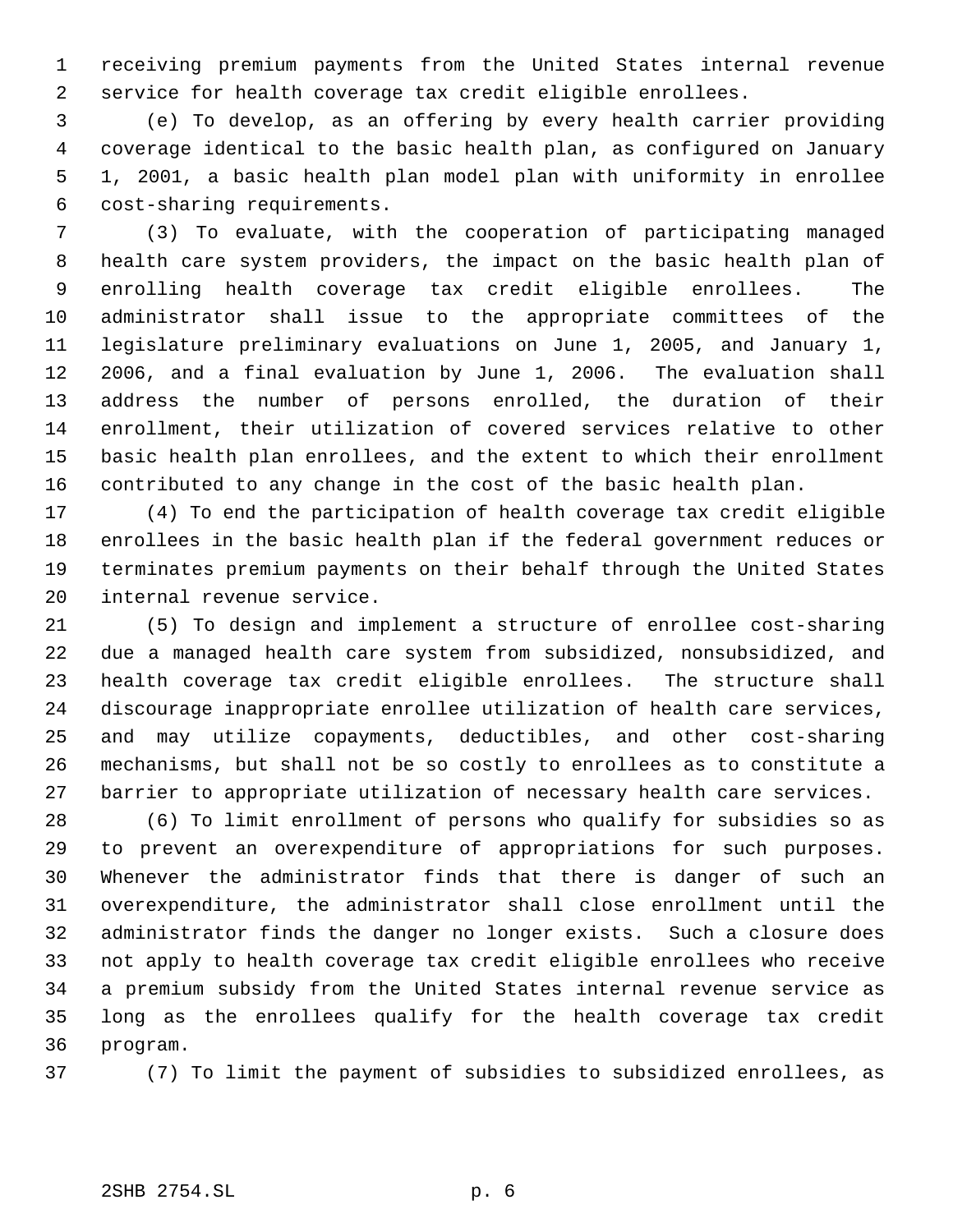defined in RCW 70.47.020. The level of subsidy provided to persons who qualify may be based on the lowest cost plans, as defined by the administrator.

 (8) To adopt a schedule for the orderly development of the delivery of services and availability of the plan to residents of the state, subject to the limitations contained in RCW 70.47.080 or any act appropriating funds for the plan.

 (9) To solicit and accept applications from managed health care systems, as defined in this chapter, for inclusion as eligible basic health care providers under the plan for subsidized enrollees, nonsubsidized enrollees, or health coverage tax credit eligible enrollees. The administrator shall endeavor to assure that covered basic health care services are available to any enrollee of the plan from among a selection of two or more participating managed health care systems. In adopting any rules or procedures applicable to managed health care systems and in its dealings with such systems, the administrator shall consider and make suitable allowance for the need for health care services and the differences in local availability of health care resources, along with other resources, within and among the several areas of the state. Contracts with participating managed health care systems shall ensure that basic health plan enrollees who become eligible for medical assistance may, at their option, continue to receive services from their existing providers within the managed health care system if such providers have entered into provider agreements with the department of social and health services.

 (10) To receive periodic premiums from or on behalf of subsidized, nonsubsidized, and health coverage tax credit eligible enrollees, deposit them in the basic health plan operating account, keep records of enrollee status, and authorize periodic payments to managed health care systems on the basis of the number of enrollees participating in the respective managed health care systems.

 (11) To accept applications from individuals residing in areas served by the plan, on behalf of themselves and their spouses and dependent children, for enrollment in the Washington basic health plan as subsidized, nonsubsidized, or health coverage tax credit eligible enrollees, to give priority to members of the Washington national guard and reserves who served in operation enduring freedom, operation Iraqi freedom, or operation noble eagle, and their spouses and dependents,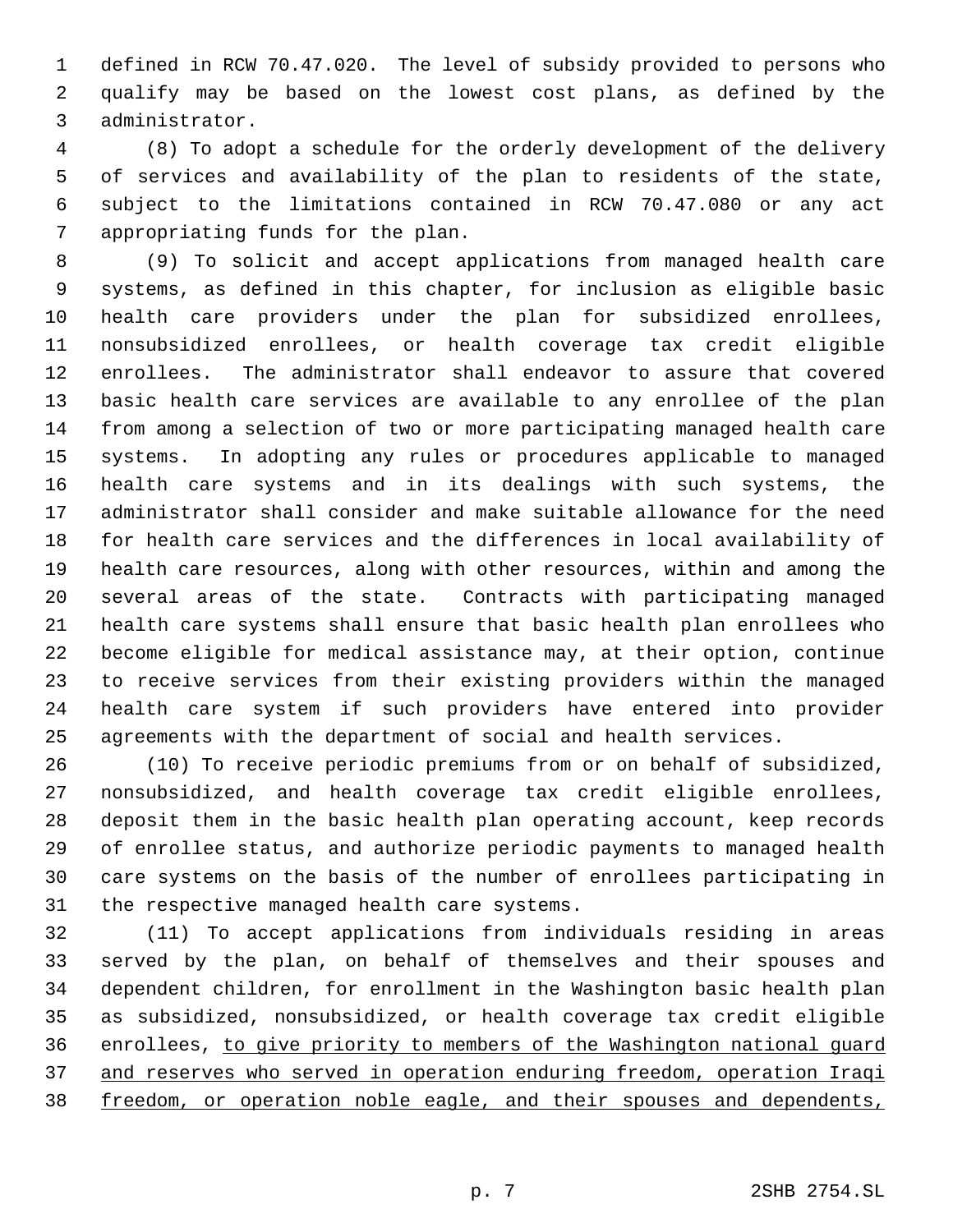1 for enrollment in the Washington basic health plan, to establish appropriate minimum-enrollment periods for enrollees as may be necessary, and to determine, upon application and on a reasonable schedule defined by the authority, or at the request of any enrollee, eligibility due to current gross family income for sliding scale premiums. Funds received by a family as part of participation in the adoption support program authorized under RCW 26.33.320 and 74.13.100 through 74.13.145 shall not be counted toward a family's current gross family income for the purposes of this chapter. When an enrollee fails to report income or income changes accurately, the administrator shall have the authority either to bill the enrollee for the amounts overpaid by the state or to impose civil penalties of up to two hundred percent of the amount of subsidy overpaid due to the enrollee incorrectly reporting income. The administrator shall adopt rules to define the appropriate application of these sanctions and the processes to implement the sanctions provided in this subsection, within available resources. No subsidy may be paid with respect to any enrollee whose current gross family income exceeds twice the federal poverty level or, subject to RCW 70.47.110, who is a recipient of medical assistance or medical care services under chapter 74.09 RCW. If a number of enrollees drop their enrollment for no apparent good cause, the administrator may establish appropriate rules or requirements that are applicable to such individuals before they will be allowed to reenroll in the plan.

 (12) To accept applications from business owners on behalf of themselves and their employees, spouses, and dependent children, as subsidized or nonsubsidized enrollees, who reside in an area served by the plan. The administrator may require all or the substantial majority of the eligible employees of such businesses to enroll in the plan and establish those procedures necessary to facilitate the orderly enrollment of groups in the plan and into a managed health care system. The administrator may require that a business owner pay at least an amount equal to what the employee pays after the state pays its portion of the subsidized premium cost of the plan on behalf of each employee enrolled in the plan. Enrollment is limited to those not eligible for medicare who wish to enroll in the plan and choose to obtain the basic health care coverage and services from a managed care system participating in the plan. The administrator shall adjust the amount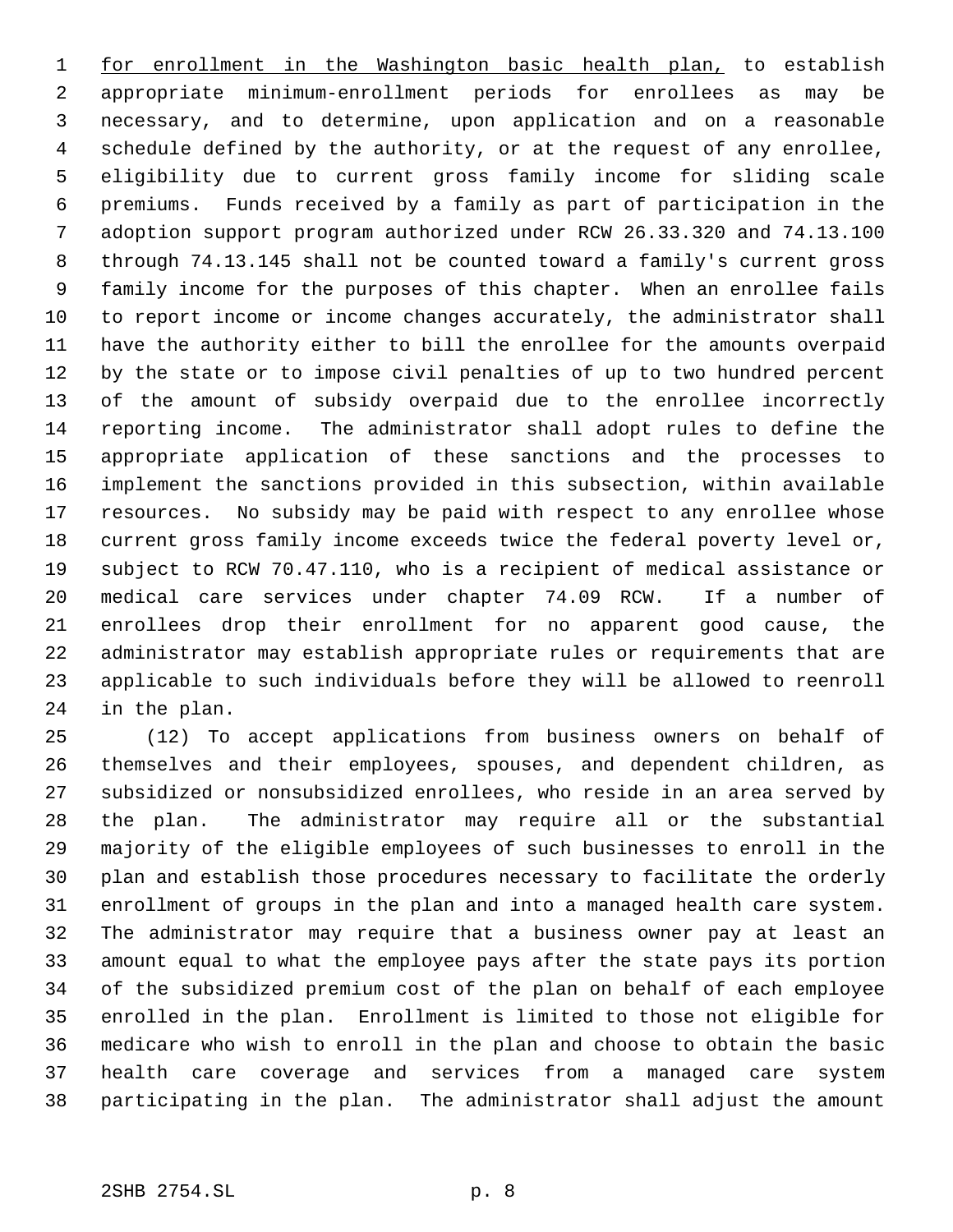determined to be due on behalf of or from all such enrollees whenever the amount negotiated by the administrator with the participating managed health care system or systems is modified or the administrative cost of providing the plan to such enrollees changes.

 (13) To determine the rate to be paid to each participating managed health care system in return for the provision of covered basic health care services to enrollees in the system. Although the schedule of covered basic health care services will be the same or actuarially equivalent for similar enrollees, the rates negotiated with participating managed health care systems may vary among the systems. In negotiating rates with participating systems, the administrator shall consider the characteristics of the populations served by the respective systems, economic circumstances of the local area, the need to conserve the resources of the basic health plan trust account, and other factors the administrator finds relevant.

 (14) To monitor the provision of covered services to enrollees by participating managed health care systems in order to assure enrollee access to good quality basic health care, to require periodic data reports concerning the utilization of health care services rendered to enrollees in order to provide adequate information for evaluation, and to inspect the books and records of participating managed health care systems to assure compliance with the purposes of this chapter. In requiring reports from participating managed health care systems, including data on services rendered enrollees, the administrator shall endeavor to minimize costs, both to the managed health care systems and to the plan. The administrator shall coordinate any such reporting requirements with other state agencies, such as the insurance commissioner and the department of health, to minimize duplication of effort.

 (15) To evaluate the effects this chapter has on private employer- based health care coverage and to take appropriate measures consistent with state and federal statutes that will discourage the reduction of such coverage in the state.

 (16) To develop a program of proven preventive health measures and to integrate it into the plan wherever possible and consistent with this chapter.

 (17) To provide, consistent with available funding, assistance for rural residents, underserved populations, and persons of color.